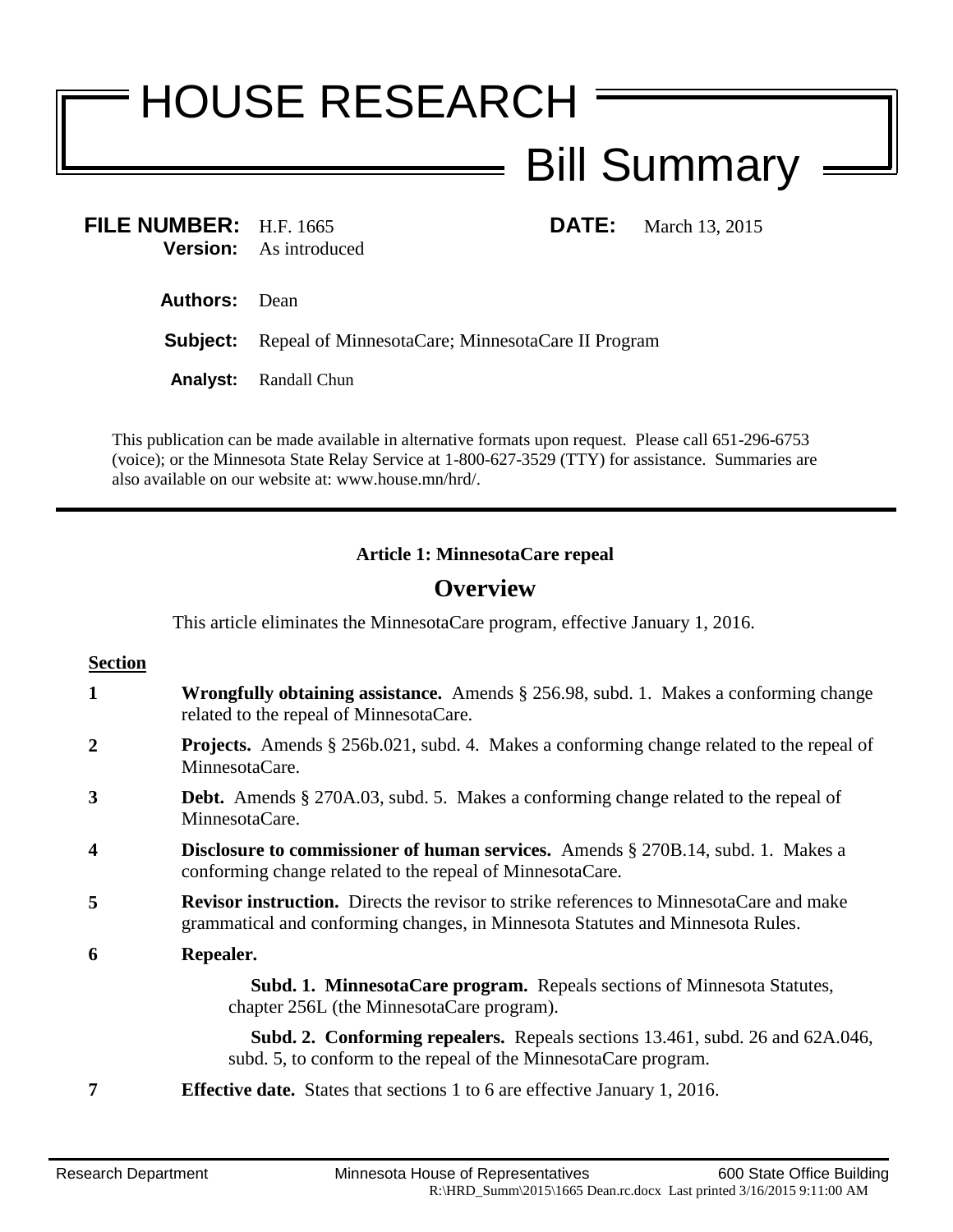#### **Section**

### **Article 2: MinnesotaCare II Plans and Subsidies**

## **Overview**

This article requires health carriers participating in MNsure to offer MinnesotaCare II plans, beginning January 1, 2016, to persons who would otherwise have been eligible for MinnesotaCare. The plans must provide the ACA required costsharing reductions in the form of higher actuarial values. The article also requires the MNsure board to subsidize MinnesotaCare II premiums. MinnesotaCare II plans and premium subsidies sunset January 1, 2020. The article requires the Commissioner of Human Services to study whether MinnesotaCare II plans and subsidies should continue past the sunset date, and to present recommendations to the legislature.

#### **Section**

**1 MinnesotaCare II plans.** Amends § 62V.05, by adding subd. 11. (a) Directs the MNsure board to require each health carrier offering a silver plan through MNsure to offer a corresponding MinnesotaCare II plan. In order to be eligible for a MinnesotaCare II plan, requires an applicant or enrollee to: (1) have an income greater than 133 percent but not exceeding 200 percent of FPG; or (2) have an income equal to or less than 133 percent of FPG, if the applicant or enrollee would otherwise have been eligible for MinnesotaCare coverage. (Persons eligible under clause (2) would include legal noncitizens not eligible for MA due to immigration status, and certain children not eligible for MA due to that program's household composition rule.)

> Requires the MinnesotaCare II plan to be identical to the base silver plan, except that the plan must provide a 94 percent actuarial value for enrollees with income not exceeding 150 percent of FPG and an 87 percent actuarial value for enrollees with incomes greater than 150 percent but not exceeding 200 percent of FPG. (These are the actuarial values required by the ACA for persons eligible for cost-sharing reductions, and compare to an actuarial value of 70 percent for a standard silver plan. MNsure currently provides plans with a 73 percent actuarial value for persons eligible for a cost-sharing reduction with incomes greater than 200 percent but not exceeding 250 percent of FPG.) Directs the board, subject to federal approval, to require plans to achieve these higher actuarial values by first reducing the annual deductible.

(b) Directs the board to subsidize premium costs for the MinnesotaCare II plan, by reducing monthly premiums by an unspecified percentage, subject to a maximum monthly premium reduction. Requires the board to pay premium subsidies directly to health carriers.

(c) Requires the board to ensure that the MNsure Web site automatically applies the costsharing reductions and premium subsidies to eligible persons.

(d) Provides that health carriers may seek federal reimbursement, as provided under the ACA, for the cost of providing cost-sharing reductions.